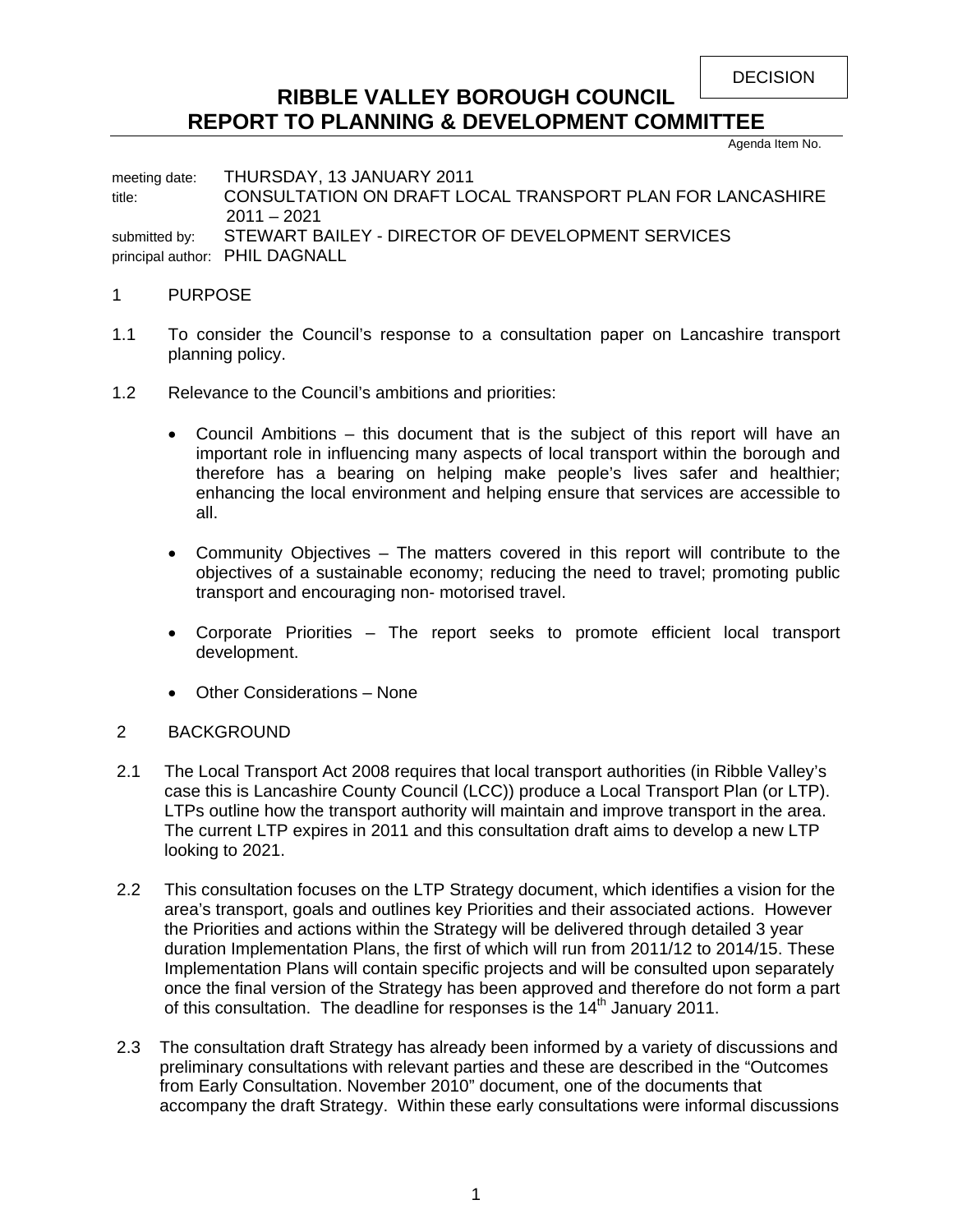with RVBC planning staff, which were followed up with a written response (see LTP 3 Consultation Response of  $7<sup>th</sup>$  September in Appendix1). Within the Outcomes document (Pages 17 and 18) is a summary of these RVBC responses and, in the right hand most column, how LCC feels they have been addressed in the Strategy Priorities. These are discussed more fully in Section 4 below.

- 2.4 The Strategy document is accompanied by two other supporting documents, both of which are referenced as Background Papers in this report. The first document, "Environmental Report", outlines the key environmental issues and impacts of the draft Strategy.
- 2.5 The second document, "List of Suggested Schemes", the County Council wish to emphasise, is simply a preliminary list of schemes that emerged from the initial discussions and consultations on strategic matters. These preliminary suggested schemes will form part of the discussions around the future Implementation Plans mentioned above (see para 2.2). They are not an agreed list of committed and prioritised schemes and can be added to as a part of this consultation.
- 2.6 It should also be noted that this plan will not cover the Blackburn with Darwen and Blackpool areas which will develop their own transport plans.
- 3. DETAIL OF STRATEGY DOCUMENT

### 3.1 **Transport Goals**

The Strategy outlines the following transport goals:

- To help to secure a strong economic future by making transport and travel into and between our major economic centres more effective and efficient and by improving links to neighbouring major economic areas and beyond;
- To provide the public with safe and convenient access to the services, jobs, health, leisure and educational opportunities that they need;
- To improve the accessibility, availability and affordability of transport as a contribution to the development of strong and cohesive communities;
- To create more attractive neighbourhoods by reducing the impact of transport on our quality of life and by improving our public realm;
- To reduce the carbon impact of Lancashire's transport requirements, whilst delivering sustainable value for money transport options to those who need them;
- To make walking and cycling more safe, convenient and attractive, particularly in the more disadvantaged areas of Lancashire, bringing improvements in the health of Lancashire's residents

and

• In all that we do, to provide value for money by prioritising the maintenance and improvement of Lancashire's existing transport infrastructure where it can help to deliver our transport goals.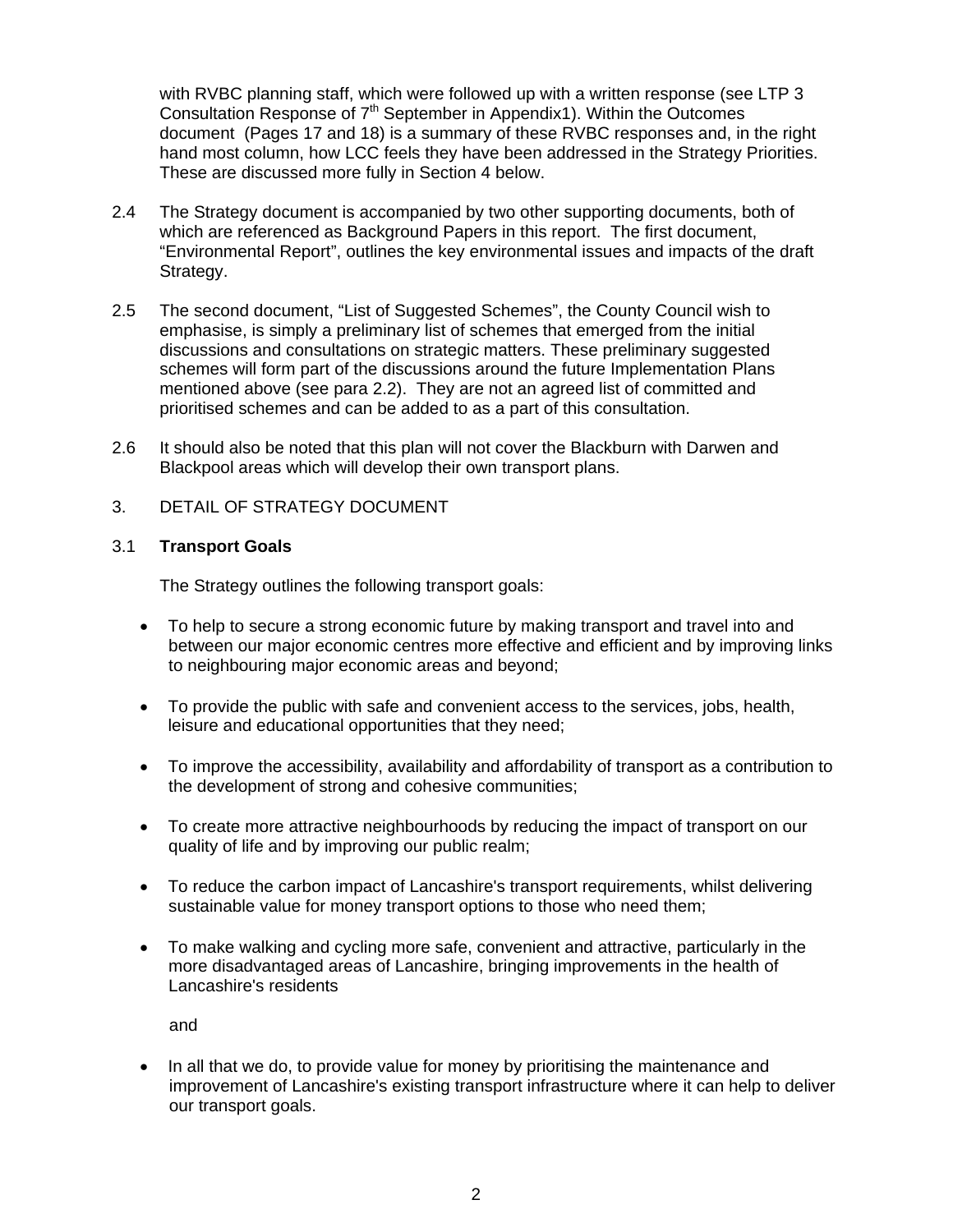# 3.2 **Transport Priorities**

- 3.2.1 Following on from the goals a set of seven priorities have been identified, stated as being derived through a combination of evidence analysis, national and local transport policy scrutiny and consultation feedback. These are outlined below, but in the early years of the Strategy the focus will be on three top priorities:
	- 1. Supporting private sector economic growth, the creation of jobs and access to employment.
	- 2. Investing in children's and young people's safety
	- 3 Maintaining the county's current transport assets.

 The bulk of the remainder of the Strategy describes the seven priorities that will operate throughout the rest of the life of the plan. These are described briefly below.

### 3.2.2 **Improving Access into Areas of Economic Growth and Regeneration**.

 Consultation revealed concerns over connectivity, reducing congestion, reliability and efficiency and unlocking key employment sites.

In addressing these concerns LCC state that they will:

- Reduce congestion, increase road capacity and improve links and junctions to support the growth of Preston and Lancaster; key employment sites; regenerating town centres and other "key drivers", such as universities;
- Explore the practical renewal of outdated rural road infrastructure serving the agricultural Sector;
- Work with public sector transport operators to reduce journey times to strategic employment areas;
- Work to improve the connections between key sites both to other parts of Lancashire and to the wider North West and Yorkshire;
- Improve access to the major ports of Heysham and Fleetwood and to Blackpool Airport;
- Take the lead in promoting major infrastructure projects such as High Speed 2; electrification of key rail routes such as Blackpool to Manchester; the development of new linkages such as the Todmorden Curve and major roads to support Heysham;
- Aid town centre regeneration through bus station and interchange development;
- Introduce park and ride sites serving major employments sites and Preston and Lancaster city centres;
- and finally to promote sustainable travel options at important visitor destinations and work with District Councils to deliver adequate parking to support retail economies in town centres, whilst ensuring that public transport is a viable alternative.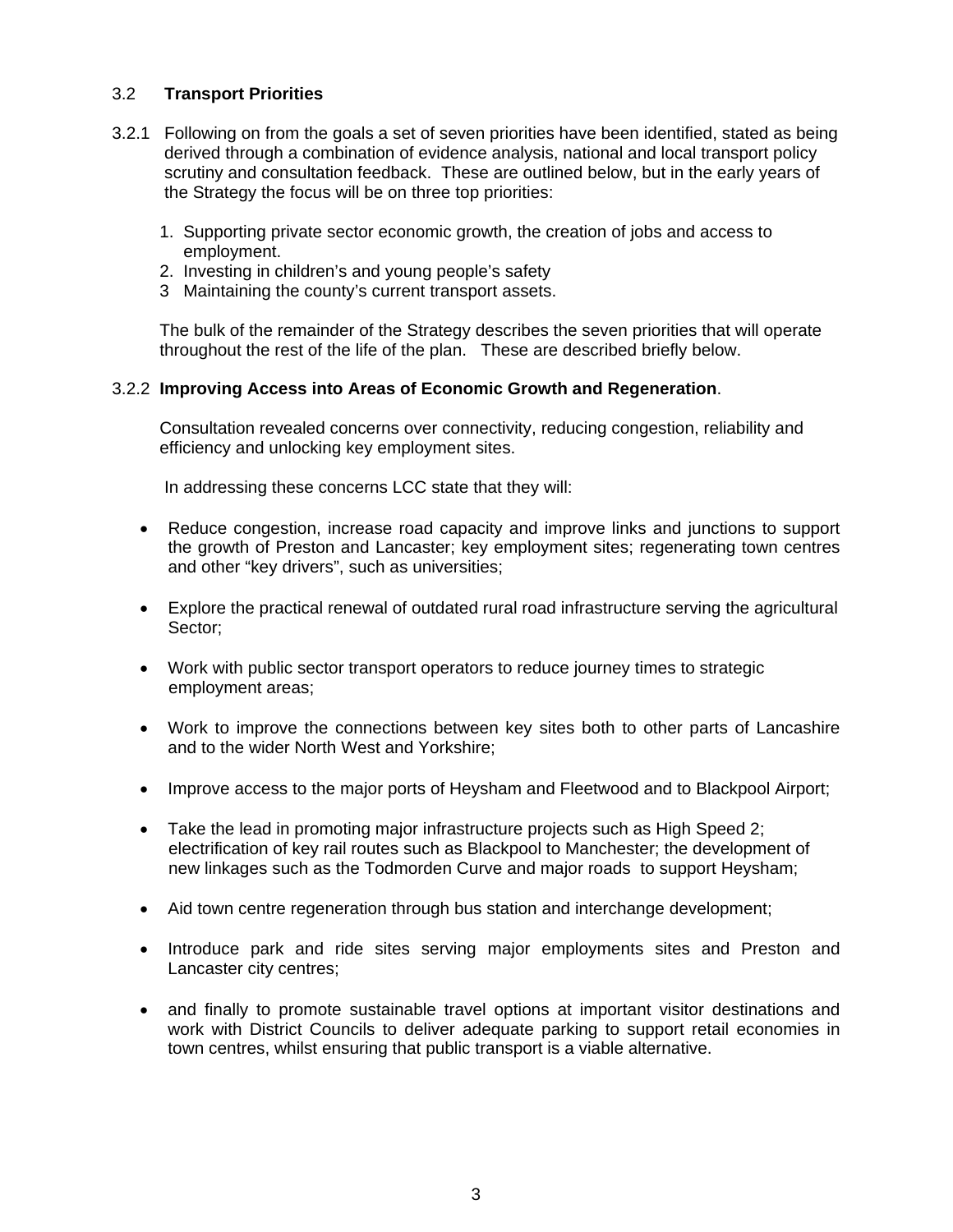The Strategy states that the geographical focus for these activities will be Preston and Lancaster city centres and a variety of strategic employment sites which includes Samlesbury. Other foci will be major town centre renewal programmes in Burnley, Rawtenstall and Skelmersdale and also, more generally "Lancashire's visitor economy".

### 3.2.3 **Providing Better Access to Education and Employment**

 Consultation concerns emphasised the availability of public transport, congestion delays, the cost of public transport and the need to increase links between districts and key employment and education areas.

- The County Council state that they will work to provide affordable public transport to disadvantaged and isolated communities to increase the range of employment opportunities available within a 40 minute journey time. "Affordability" is seen as a weekly transport cost of £15.
- They also pledge to work with transport providers to provide more joined up and coherent public transport.
- They will promote travel plans to major employers and education establishments.
- They will also work with developers and district councils to influence locations for major new development.

These activities are stated as operating over the whole of Lancashire.

#### 3.2.4 **Improving People's Quality of Life and Wellbeing**

 Consultations revealed, among other issues, a concern in rural areas over access to key services for those without private transport and concerns over the specific transport needs of older people. Also mentioned was the perception that fear of traffic deters walking and cycling. Actions here relate to:

- Traffic noise and air pollution reduction in certain areas (no RV locations are mentioned here).
- The provision of access by all groups to fresh produce and a full range of social and leisure activities, including the countryside.
- Proper physical access to health care facilities.
- The recognition of the specific transport needs of older people.
- working with district councils and others to improve the quality of neighbourhoods to enhance walking and cycling opportunities.

 Most of these activities will be focused into the disadvantaged areas of the main urban centres and do not seem to target any areas in Ribble Valley. With regard to addressing the deterrence of cycling and walking due to perceived fear of traffic there will be "targeted interventions" across Lancashire.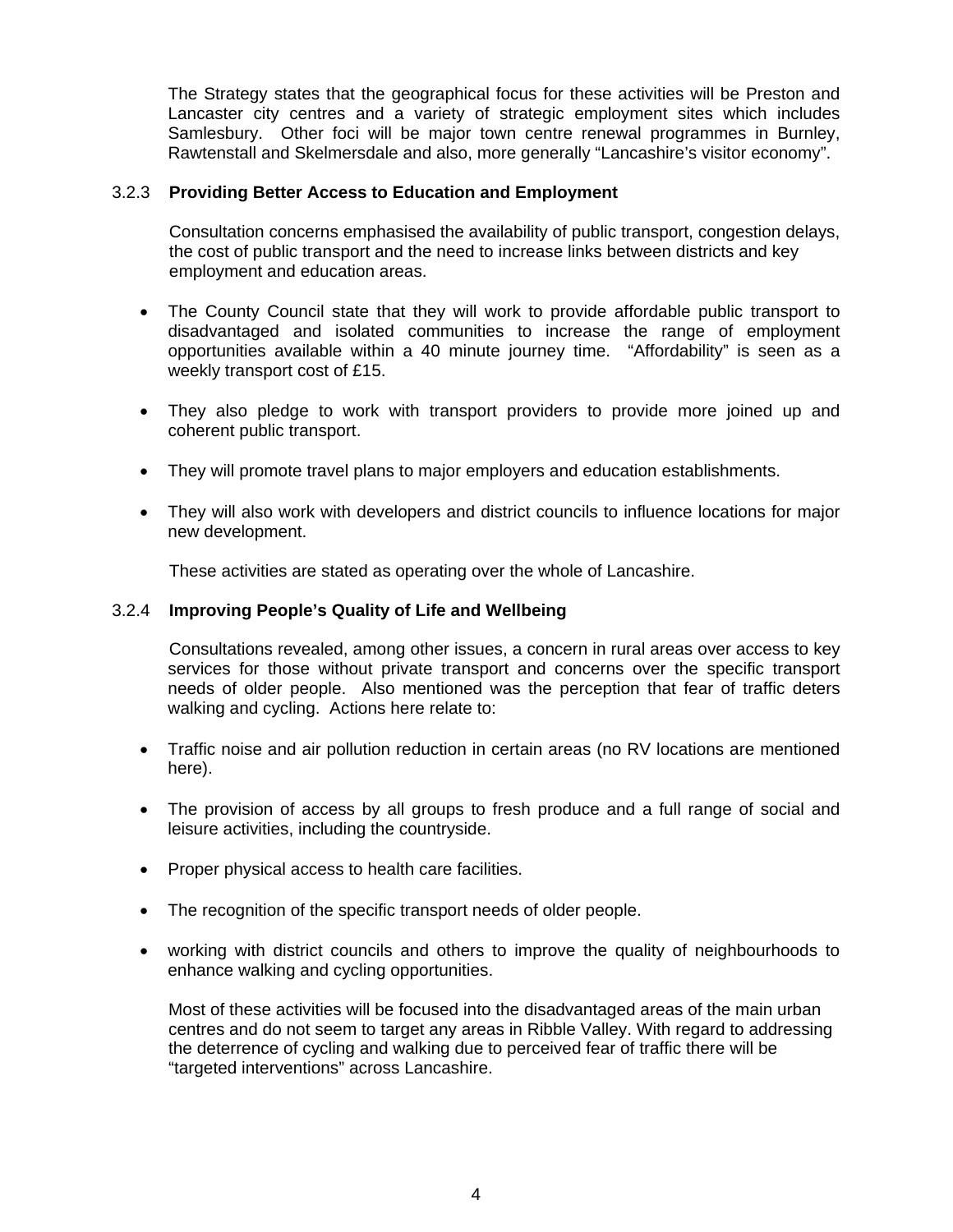### 3.2.5 **Improving the Safety of our Streets for our most Vulnerable Residents**

 Consultations revealed specific concern over road casualties among young people within wider road safety concerns and that there is a view that the introduction of 20 mph zones across residential areas could significantly contribute to increased road safety. The County Council will:

- Roll out 20mph schemes across residential areas where they can be accommodated consistent with the free movement of the highway network
- Work with communities to implement appropriate speed limits.
- Support the enforcement of speed limit enforcement through such measures as speed cameras.
- Develop targeted initiatives relating to driver behaviour for those groups most likely to be involved in road casualty accidents.
- Work to embed safety principles into traffic management and highway maintenance activities.

 Indications are that these initiatives will be focused on "at risk" areas which are "likely to be in or near to our more disadvantaged neighbourhoods".

#### 3.2.6 **Providing Safe, Reliable, Convenient and Affordable Transport Alternatives to the Car**

 Consultations emphasised concerns over safety relating to walkers and cyclists and the environmental costs of motoring. The perceived cost of public transport was also emphasised, which may play a part in the reduction of services. The actions the County Council are committing to include:

- Working with transport providers to invest in new public transport services where there is a proven economic or regeneration benefit.
- Pressing operators over service quality issues such as the cleanliness and maintenance of stations and vehicles.
- Providing discount schemes for 16 to 23 year olds.
- Working with operators to introduce new Smartcard technology to allow travel across the County and ultimately further afield and across different transport modes.
- Working to develop local rail services to increase patronage and seeking targeted investment in areas where there is evidence for significant growth.
- Also the County will look to provide safe and convenient infrastructure for walking and cycling for work and leisure purposes.

 The Strategy indicates that these measures will be focused on public transport services to "Lancashire's main town and city centres for employment and education" and on congested routes in urban areas such as Lancaster and Preston.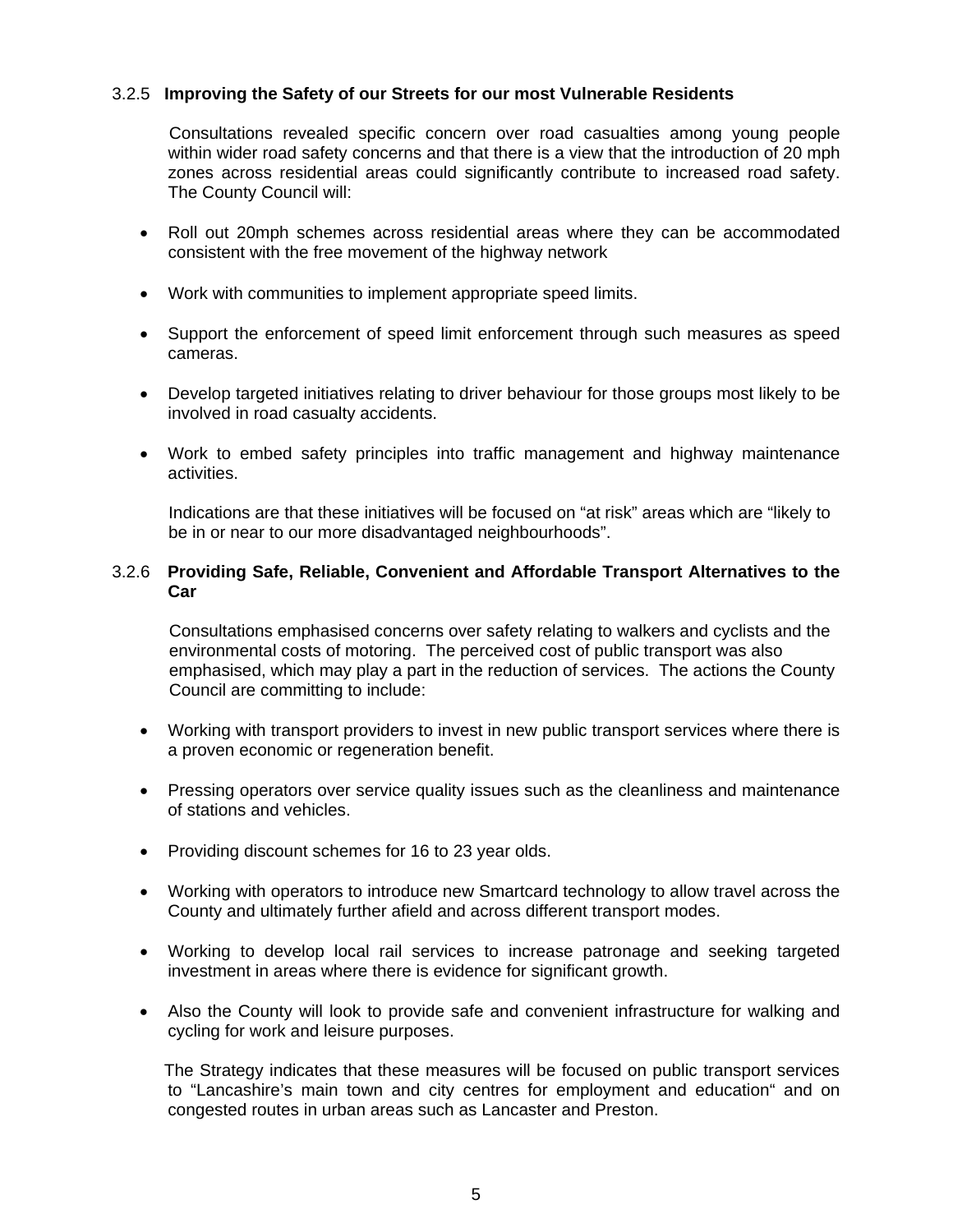# 3.2.7 **Maintaining our Assets**

 Consultations with local councils have emphasised the need to maintain assets in good condition. Across the whole of the County's transport assets the following initiatives are to be pursued: improved pothole maintenance; improved safety measures on high accident routes; a reduction in traffic noise in residential areas; improved bridge parapet, foundation assessment and a bridge strengthening programme; the development of Surface Water Management Planning; improved lighting strategies including the use of LED technologies; improved salting management, distribution and improved public communication; better footway repair and the implementation of a new Urban Tree Strategy to reduce root damage.

### 3.2.8 **Reducing Carbon Emissions and its Effects**

 Consultations revealed a "broad acceptance that carbon emissions need to be reduced". This priority applies county wide and is principally addressed through activities elsewhere in the other Strategy priorities mentioned above and includes; improving the range of sustainable transport; reducing congestion; locating new development in sustainable locations; using more energy efficient forms of street lighting and reducing the hours of its operation.

- 4. DISCUSSION.
- 4.1.1 As mentioned above, (see 2.3) RVBC officers made a response (see Appendix 1) to the initial discussions that led to this Strategy document. These discussions were held around a series of broad headings such as: local business competitiveness; supporting retail; rural isolation and others. Our response is acknowledged within the accompanying Outcomes document, in which the County Council also indicates where they think the various Strategy Priorities address the points we raised.
- 4.1.2 Within these discussions LCC also asked us to state what the most important strategic issues were that we would like to see addressed in the LTP. These were:
	- the link between transport and local economic growth
	- the link between transport and rural isolation
	- road safety, in general and in relation to particular parts of the local network
	- the need for flexible and demand responsive transport solutions
	- the environmental impacts of transport

 Below is a brief outline of our response points, the strategic issues we felt needed to be addressed (for more detail see Appendix 1) and a discussion of the relevance of the LTP Strategy Priorities to them.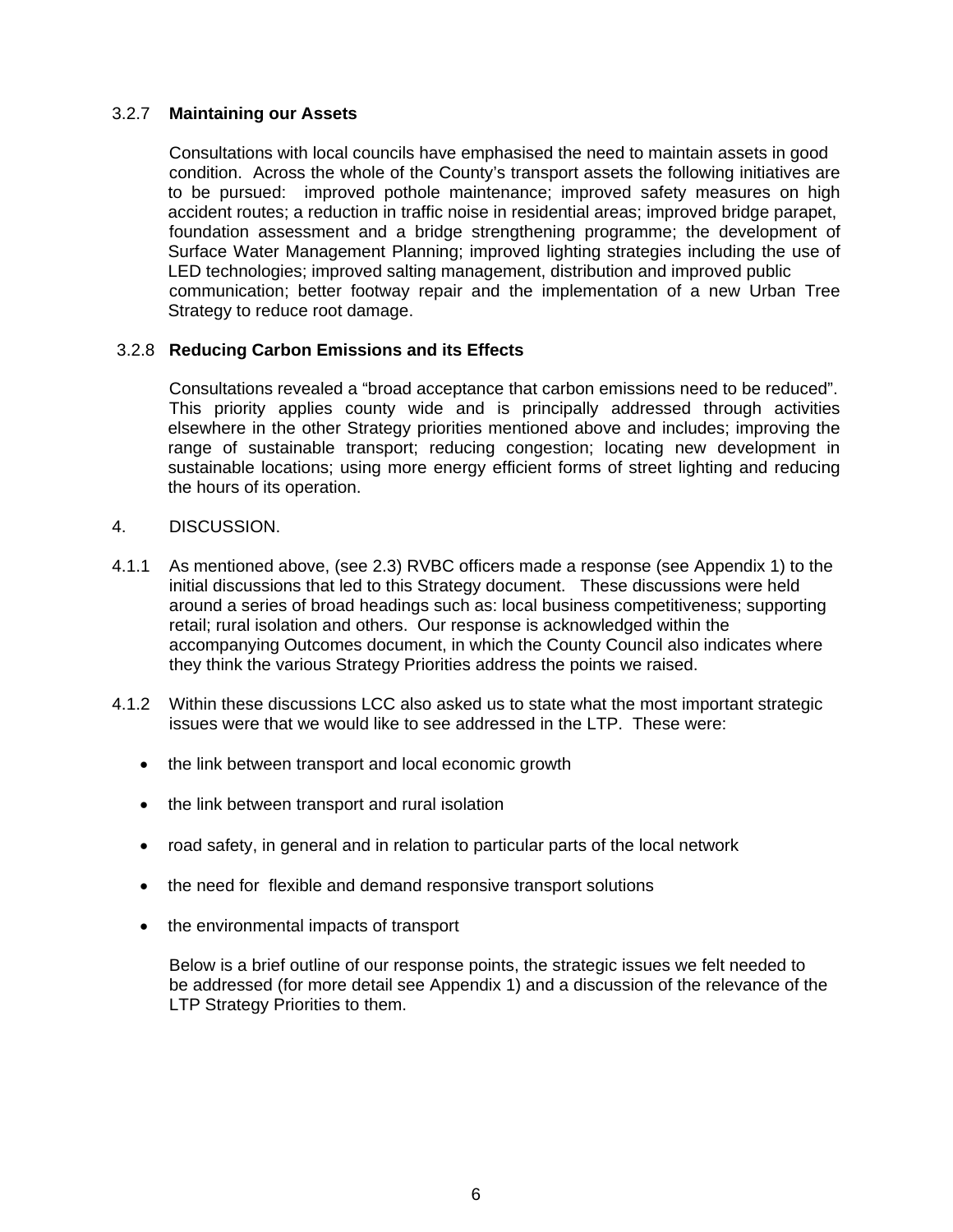# 4.2 **Local Business Competitiveness and Local Employment Opportunities**

- 4.2.1 In relation to improving the competitiveness of local businesses by safeguarding and promoting local employment opportunities, we pointed out the significant, mostly car based, inward and outward commuter flows experienced by the Borough. We mentioned that, while promoting economic growth within the Borough would help address these patterns, it was likely that there will still be a need for many residents to travel to work outside the area and many will still need to commute in to work for local firms. We specifically mentioned (see Appendix 1) that we would like to see the LTP address the issue of the relationship between transport and the growth of the local economy.
- 4.2.2 In response LCC feel that the Strategy addresses the above issues within all the bullet points within the "Improving Access into Areas of Economic Growth" Priority (see 3.2.2 above). However it is uncertain as to how specifically relevant most of these points are to Ribble Valley. The Strategy states that the focus for the activities of this Priority will be on Lancaster and Preston City Centres; strategic employment sites; town centre renewal programmes in Burnley, Rawtenstall and Skelmersdale, and Lancashire's "visitor economy". The only areas that would appear to specifically relate to Ribble Valley is the Samlesbury strategic employment site. The more general reference to the wider "visitor economy" could be interpreted as relating to that part of our economy and is therefore welcome.
- 4.2.3 Under Priority bullet 6 (see 3.2.2), while there is a general statement of support for major infrastructure investment, the specific illustrations or examples do not relate to Ribble Valley. For instance, the Todmorden Curve is mentioned as an illustration of a railway enhancement scheme, whereas the need to upgrade the Blackburn to Manchester line, which would benefit Ribble Valley, is not. This latter point may become a part of the Blackburn with Darwen LTP, which will be a separate document, but the content of which is unknown at present. It may also be discussed as a part of the LTP Implementation Plans mentioned in 2.2 above.
- 4.2.4 Priority bullet 10 (see 3.2.2) relating to working with district councils on the delivery of adequate parking to support strong retail economies is welcome. However the stated geographic focus of much of this Priority's activities, including this one, does not appear to include rural market towns such as Clitheroe, unless it is assumed that this purely relates to the visitor economy in some way.
- 4.2.5 Priority bullet 9 (see 3.2.2) relates to the general promotion of sustainable travel options to important visitor destinations. This could be read as an indication of support for the wider visitor economy and Ribble Valley's rural and heritage tourism but it is unclear what is meant by "travel options" and "important visitor destinations" in this context. This point is also referred to in 4.4.2 below.
- 4.2.6 **RECOMMENDATION**: the stated geographic foci for much of the activities within the Improving Access into Areas of Economic Growth and Regeneration Priority, apart from unspecified links to the Samlesbury strategic employment site, are not clearly stated as applying to rural areas or market towns such as Clitheroe. The only sector of the rural economy that could be seen to relate to these activities is the visitor economy. These activities should be focused more clearly on the totality of the rural economy. More clarity regarding the "travel options" in relation to the visitor economy would also be welcome.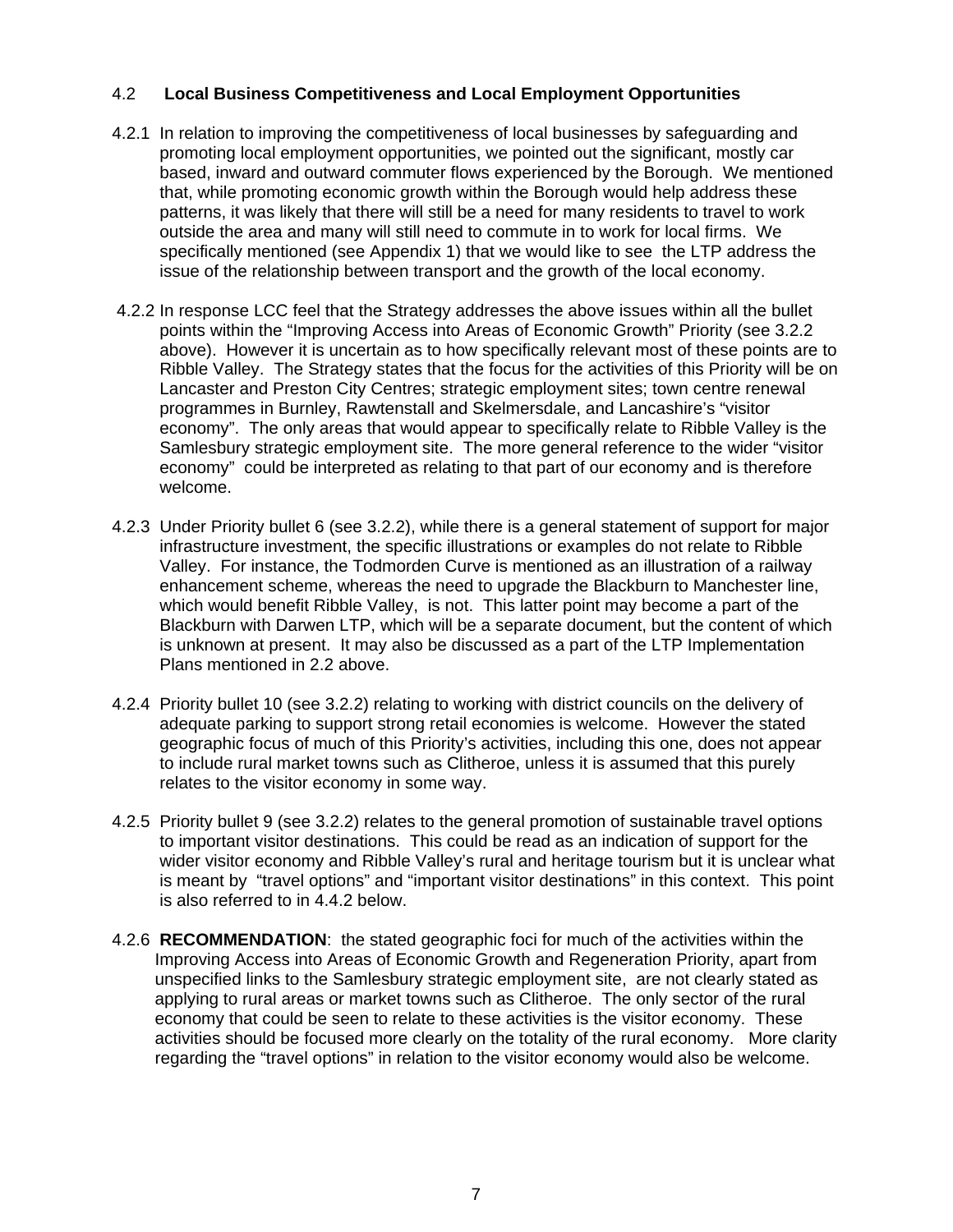# 4.3 **Retail Vitality and Viability**

- 4.3.1 In relation to supporting the vitality and viability of our retail offer we pointed out that a significant amount of retail spend by local residents is made through journeys outside the Borough, again mostly by car, and the need to retain more of this spend within the area. We also pointed out the relatively limited public transport options available and the need for efficient and convenient transport to help us in supporting local retail and relates again to our desire to see economic growth and transport addressed in the LTP.
- 4.3.2 LCC feels that the Strategy addresses this area within bullet point 4 of the Providing Better Access to Education and Employment Priority (see 3.2.3). This relates to LCC working with developers and district councils to influence locations for major new developments and their associated transport network to minimise the generation of car trips. The RVBC planning function already works with the County Council on a variety of transport aspects of proposed development so this bullet states the general current position. There is however no definition of "major development".
- 4.3.3 While not mentioned specifically by LCC, it would also appear that other activities within this Priority have a relevance to Ribble Valley. Bullets 1 and 2 (see 3.2.3) relate to improving public transport to disadvantaged groups and thereby offering a viable transport alternative for both local employees and residents, both of which would benefit local retailing. These points are to be welcomed as is their stated geographic application across the whole of the county, not just its major urban areas.
- 4.3.4 It should also be mentioned that the points made above in section 4.2 above in relation to the wider economy may also apply to the viability of the retailing sector
- 4.3.5 **RECOMMENDATION** We welcome the statements within the Strategy in relation to retail viability mentioned above. However we also point to other activities within the Improving Access to Areas of Economic Growth Priority, for instance relating to possible car park provision, which may have a bearing on our rural retailing sector and which are not clearly acknowledged in the Strategy.

# 4.4 **Sustainable Rural Tourism**

- 4.4.1 With regard to supporting and developing our tourism and visitor economy we pointed out in our response the significant amount of this sector's activity depends on car based journeys and that to develop this further could imply more car based traffic. Again this should be seen in relation to our desire to see economic growth represented in the Strategy.
- 4.4.2 LCC feels that bullet point 9 of the Improving Access to Areas of Economic Growth Priority (see 3.2.2), which relates to promoting sustainable travel options to important visitor destinations, addresses this. This point is also mentioned and discussed above in 4.2.5.
- 4.4.3 **RECOMMENDATION:** More clarity is need regarding the activity within bullet 9 of the Improving Access Priority regarding promoting sustainable travel options to important visitor destinations. Specifically what are regarded as "important visitor destinations" and what is meant by sustainable travel options in the context of rural tourism.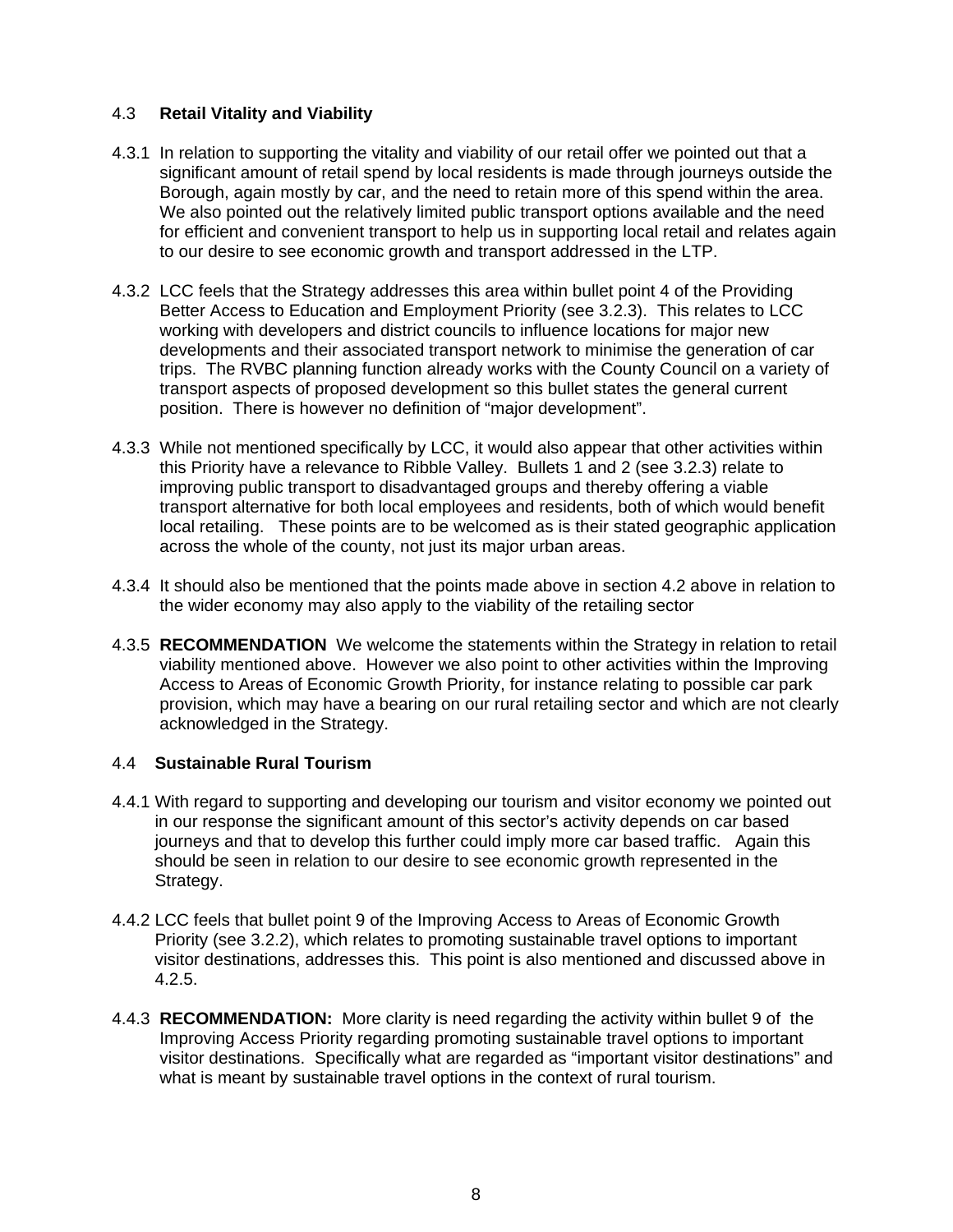# 4.5 **Accessibility and Rural Isolation**

- 4.5.1 We also, in discussions relating to improving accessibility and service delivery to address rural isolation, pointed out that there are still significant numbers of local residents who find it difficult to access normal facilities such as shops and health care and rely on public transport. We also pointed out that some facilities in local villages are also under pressure because of car based retail related journeys made out of the area. We specifically mentioned rural isolation and the exploration of more demand responsive transport solutions as areas we would like to see addressed in the LTP (see 4.1.2).
- 4.5.2 In the Outcomes document LCC points to bullet point 5 of the Improving Quality of Life Priority (see 3.2.4) in the Strategy which relates to the development of "innovative schemes" to improve access as addressing our point. These "schemes" could be new provision or changing where and how a current service is delivered. Whilst this is welcome LCC go on to state that the geographic areas that this Priority will focus on relate to disadvantaged urban communities and congested parts of Lancaster and Central Lancashire. There is no mention of any focus on rural areas here. The other geographic focus mentioned relates to "targeted interventions" throughout Lancashire to alleviate the fear of traffic and stimulate more walking and cycling. While this is welcome there is no information as to how these targeted areas will be identified.
- 4.5.3 While LCC do not make this connection in their Outcomes document, many of the parts of the Providing Safe, Reliable, Convenient and Affordable Transport Alternatives Priority (see 3.2.6) could potentially address our concerns regarding isolation. These include investment in new transport services (bullet 1); improving service quality (bullet2); providing a discount scheme (bullet 3) and developing local rail services (bullet 5). LCC states that the geographic focus for these activities will be "routes to Lancashire's main towns and city centres for employment and education". While this is not specifically stated this would appear to support access from our area to surrounding urban opportunities.
- 4.5.4 Equally welcome, and again not mentioned in the Outcomes document, are bullets 1 and 2 within the Providing Better Access Priority (see 3.2.3), which relate to providing affordable public transport to disadvantaged and isolated communities and providing more joined up services. Both these activities are stated as operating throughout Lancashire and therefore could apply to our concerns here.
- 4.5.5 **RECOMMENDATION**: We welcome the various supportive elements of the various Priorities mentioned above in beginning to address our concerns over rural isolation. However we would like to see clarity regarding the application of innovative schemes to improve access for rural communities to services. The stated geographical focus of this activity is stated to be particular disadvantaged communities. This would appear to preclude areas such as ours. Does this activity have a bearing in rural places such as Ribble Valley? Does it include consideration of flexible and demand responsive possibilities?

# 4.6 F**urther Points in Preliminary RVBC Response**

4.6.1 In addition to the above points we also stated we wished to see issues relating to road safety and the environmental impacts of transport addressed within the Strategy. These have not been acknowledged in the Outcomes document but there are elements of the Strategy that do address these issues.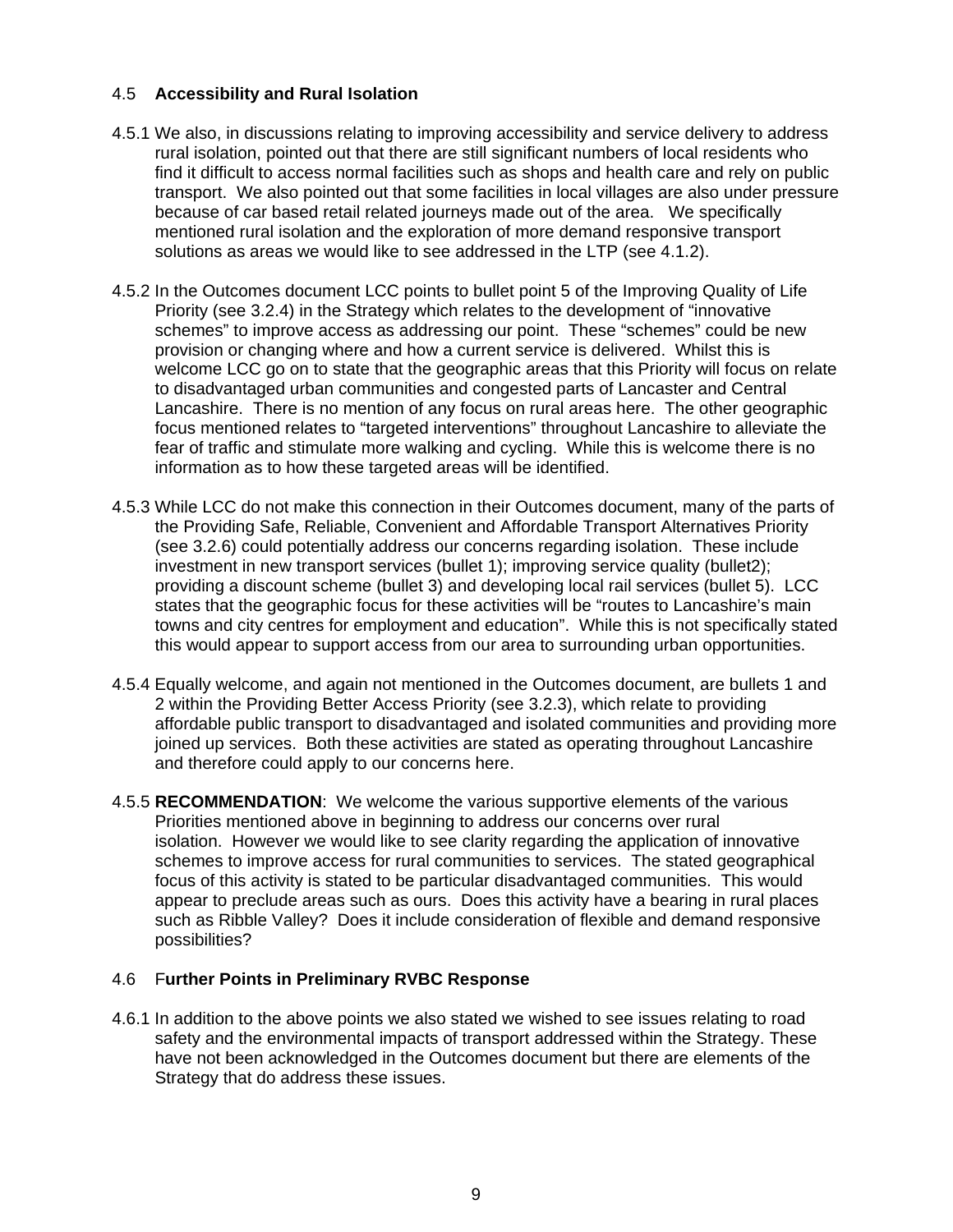- 4.6.2 All the activities mentioned within the Improving the Safety of our Streets Priority (see 3.2.5) could be regarded as addressing our concerns on a strategic level. However these activities are apparently directed geographically towards "at risk" areas which are "likely to be in or near our more disadvantaged communities. It should be noted that there are elements of other priorities that are also safety related including bullet 6 of the Providing Safe, Reliable Transport Alternatives (see 3.2.6) which relates to the provision of safe and convenient infrastructure for walking and cycling. The various elements of the Maintaining Our Assets Priority (see 3.2.7) includes (bullet 3) a statement relating to improved safety measures on routes with high accident statistics in addition to various maintenance related statements.
- 4.6.3 **RECOMMENDATION**: That the targeting of the measures within the Improving Safety Priority should not preclude rural areas such as Ribble valley where there is a proven Need for action.
- 4.6.4 In relation to our concerns about the environmental impact of transport the Reducing Carbon Emissions Priority (see 3.2.8) points to the many elements within the other Strategy priorities, such as the focus on sustainable transport modes, which will deliver this priority.

# 5 RISK ASSESSMENT

- 5.1 The approval of this report may have the following implications:
	- Resources No immediate implications as a result of this report.
	- Technical, Environmental and Legal None.
	- Political There are no direct political implications.
	- Reputation The opportunity to make a response to consultations is important.

#### 6 RECOMMENDED THAT COMMITTEE

 Authorise the Director of Development Services to make a response on behalf of the Council that follows the various recommendations within Section 4 of this report.

Director of Development Services

#### BACKGROUND PAPERS

- 1 Local Transport Plan 2011 2021 A Draft Strategy for Lancashire. November 2010
- 2. Local Transport Plan 2011 2021 Outcomes from Early Consultation. Nov 2010
- 3. Local Transport Plan 2011 2021 Environmental Report. November 2010
- 4. Local Transport Plan 2011 2021 List of Suggested Schemes. November 2010.

For further information please ask for Phil Dagnall, extension 4570.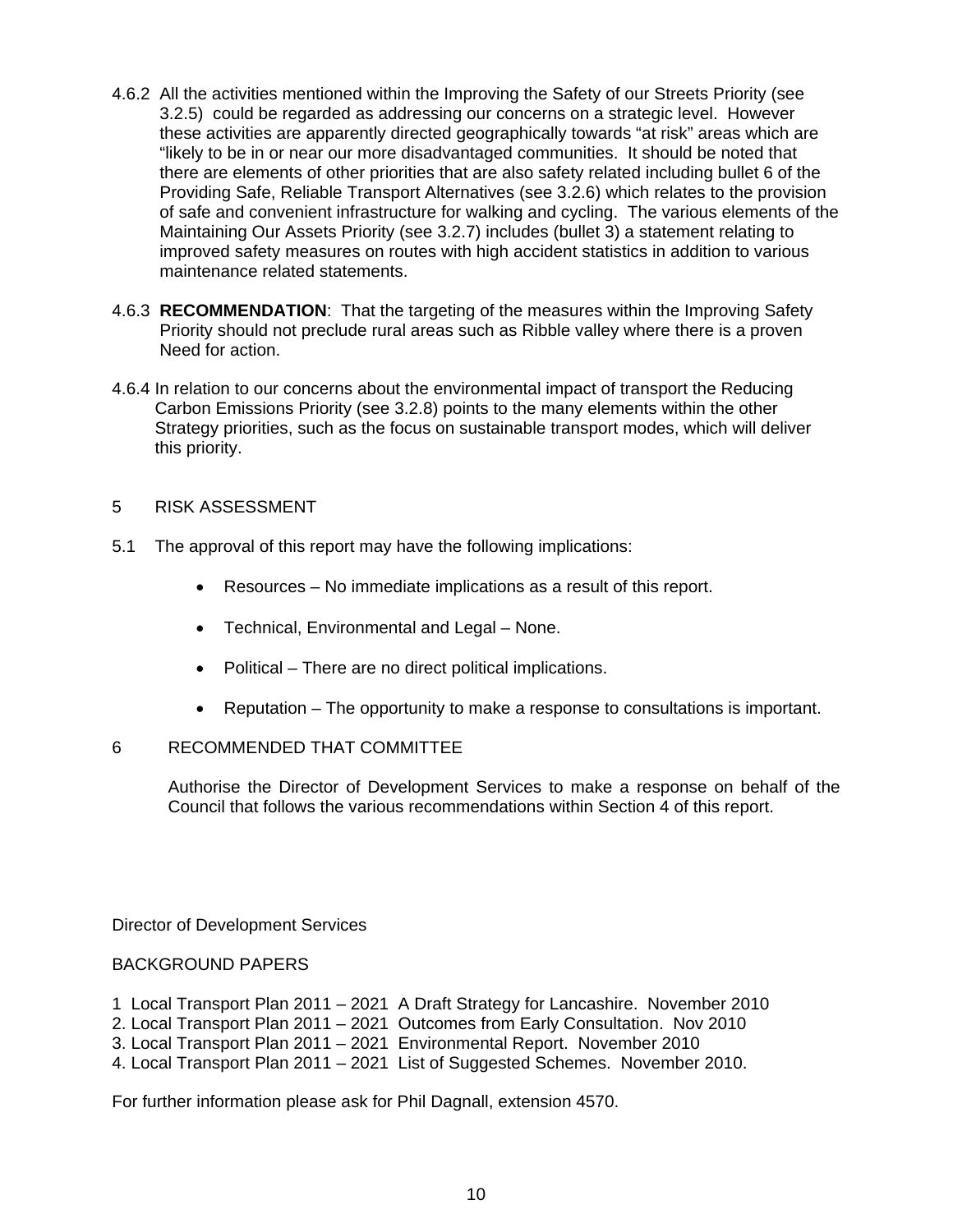# **LTP3 Consultation - Response from Ribble Valley Borough Council (7- 9-10)**

Following our meeting with Lancashire County Council staff on August  $9<sup>th</sup>$  2010 in which we discussed a variety of transport related issues facing the Borough as a part of a wider consultation on LTP3 please find below the following points as our consultation responses. These mainly re iterate the matters we raised at the meeting and broadly follow the questions put to us in your letter of 2<sup>nd</sup> June (your ref ENV/TP/111ASB/MH/LCH).

### **A. Broad Strategic Issues and Objectives**.

We are currently, as of August 25<sup>th</sup>, holding a Regulation 25 consultation on our Core Strategy. It contains a series of Strategic Objectives which necessarily reflect broad priorities with Pennine Lancashire's MAA and also the Ribble Valley Sustainable Community Strategy and the Ribble Valley Economic Strategy.

Several of these Strategic Objectives are significantly influenced by and influence transport considerations, as we explained in the  $9<sup>th</sup>$  July meeting.

The first three Objectives below reflect aspects of the local economy and their transport related implications. The remaining two relate to rural isolation and the wider sustainability benefits of genuine transport choice. We would wish to see all the transport related implications mentioned below addressed in the future LTP.

### **1. Improve the competitiveness and productivity of local businesses by safeguarding and promoting local employment opportunities.**

Although there are no up to date figures available on local commuting patterns those that exist point to significant and increasing out commuting by Ribble Valley residents for employment outside the Borough, with Blackburn and Preston being important destinations. Over 70% of this traffic is by private transport. In addition there is also an important inward flow of people, again mostly car borne, who travel daily into the Borough to work in local businesses and this too has increased in recent years. These rates are above national averages. While improving the competitiveness of local businesses and promoting economic growth within the Borough would help address some of these travel patterns it is likely that many will still need to travel out of the area and local businesses will continue to need labour that will need to commute into the Borough. At present this is done significantly by private car.

#### **2. Support existing retail business whilst improving the retail offer by ensuring the vitality and viability of the retail areas are considered.**

Recent research has revealed that a considerable amount of shopping related spending leaks out of the Borough to surrounding areas. This affects not just the established centres such as Clitheroe but also the local village shops and post offices, some of which have recently been closed for postal services. This mainly car borne flow adds to the already considerable amount of out commuting for employment mentioned above. Given the relatively limited public transport options currently available this trend could continue into the future. Retaining more of this local spending power within the Borough will be important in sustaining our local centres and efficient and convenient transport has a part to play in this.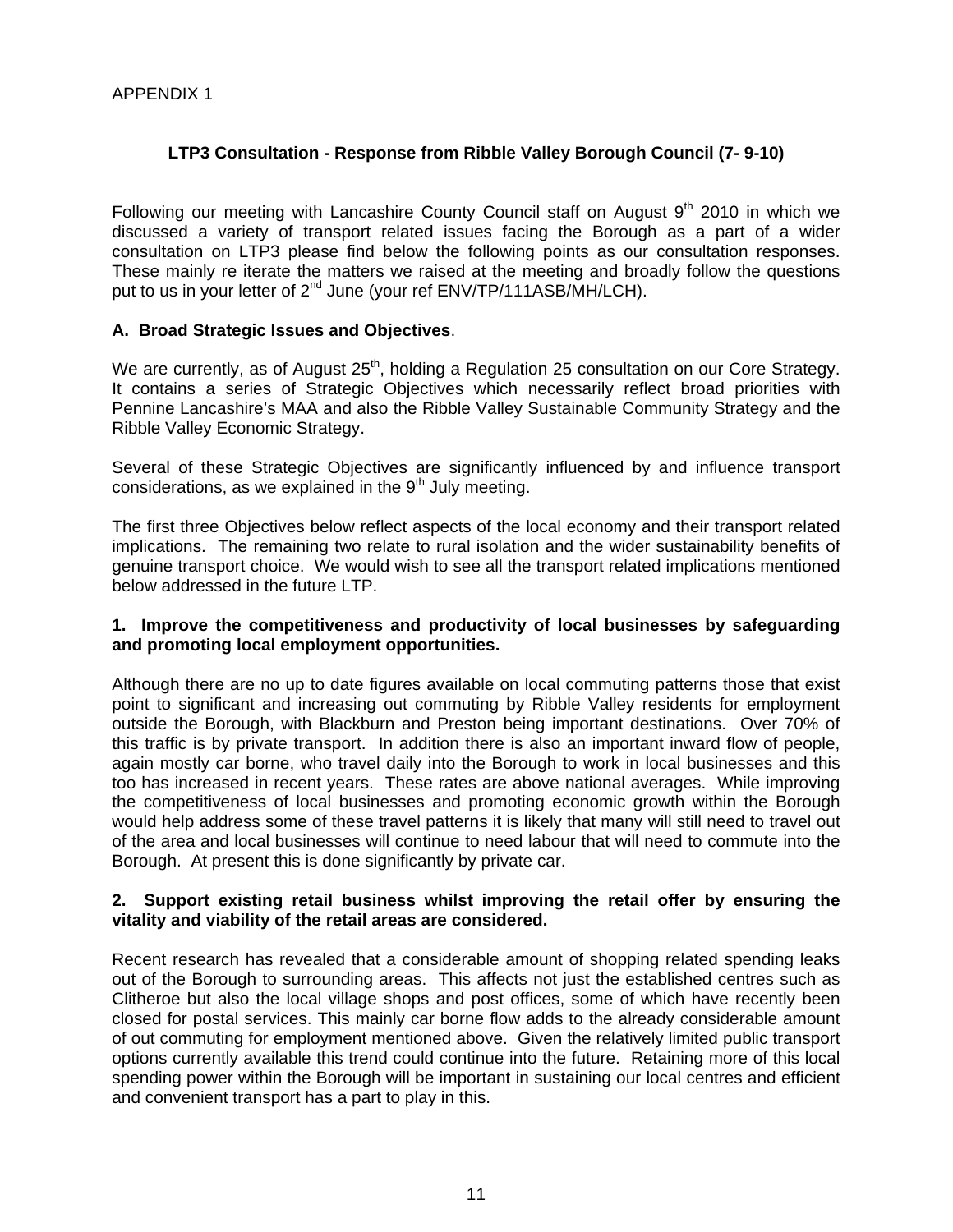### **3. Co –ordinate, innovate and diversify sustainable rural tourism, building on our strengths and developing new initiatives.**

As a predominantly rural Borough with significant areas of attractive countryside, some designated within the Forest of Bowland Area of Outstanding Natural Beauty, there is much to attract visitors to the area both for short and long stays. There were 2.7 million tourist days spent in the area in 2006. Again, though there are no exact figures available, it is probable that much of this was by private car to a wide variety of sometimes relatively isolated attractions. There are good examples of successful public transport based initiatives, such as the Dales Rail service along the Ribble Valley line connecting to the scenic Settle and Carlisle route. However, given the current levels of public transport diversifying the area's economy further into sustainable tourism could imply the generation of significantly more car based traffic both to and within the area.

# **4. Improve accessibility and service delivery to address rural isolation**

As a rural Borough physical access to all the normal services those in more metropolitan areas may take for granted is a real issue. There are significant numbers of people even within an affluent Borough who have little or no access to a car and rely on rural bus services. In addition local shops and post offices in the more rural parts of the Borough are under pressure with much shopping done by more mobile residents outside the area, as mentioned above. Restricted transport options will contribute to increased isolation and threaten local services.

#### **5. Contribute to local, regional and wider sustainable development**

The Borough is aware of both the local and wider benefits of locating development to reduce car use, including environmental benefits such as improved air quality, and the importance of giving local residents a genuine choice of transport options.

# **B. Transport Related Priority Measures**.

As outlined above the Borough faces increasing levels of car based travel for employment, shopping, tourism and other reasons if current trends continue into the future. This would imply more congestion and pollution, more noise and road safety issues on some local roads. Also there are more hidden but nevertheless real issues of lack of opportunity for those residents who do not currently have access to a car to access services, look for work or travel to access training opportunities or simply travel to use vital facilities such as hospitals. These problems will only increase if other travel options are not available. Current housing growth predictions also carry implications for future travel demand. As priorities both local rail and bus services should be enhanced to offer more sustainable options to reduce this potential increase in private car journeys.

#### **1. Rail Related Priority Measures**.

The Borough's rail stations have seen increasing patronage over recent years and local infrastructure has recently been upgraded, opening up the potential for both more passenger services and more freight capacity. This in turn offers an opportunity to take more freight off local roads and carry more currently car based commuting by rail and better connect the Borough to training and job opportunities in Blackburn, Preston and further afield in the Greater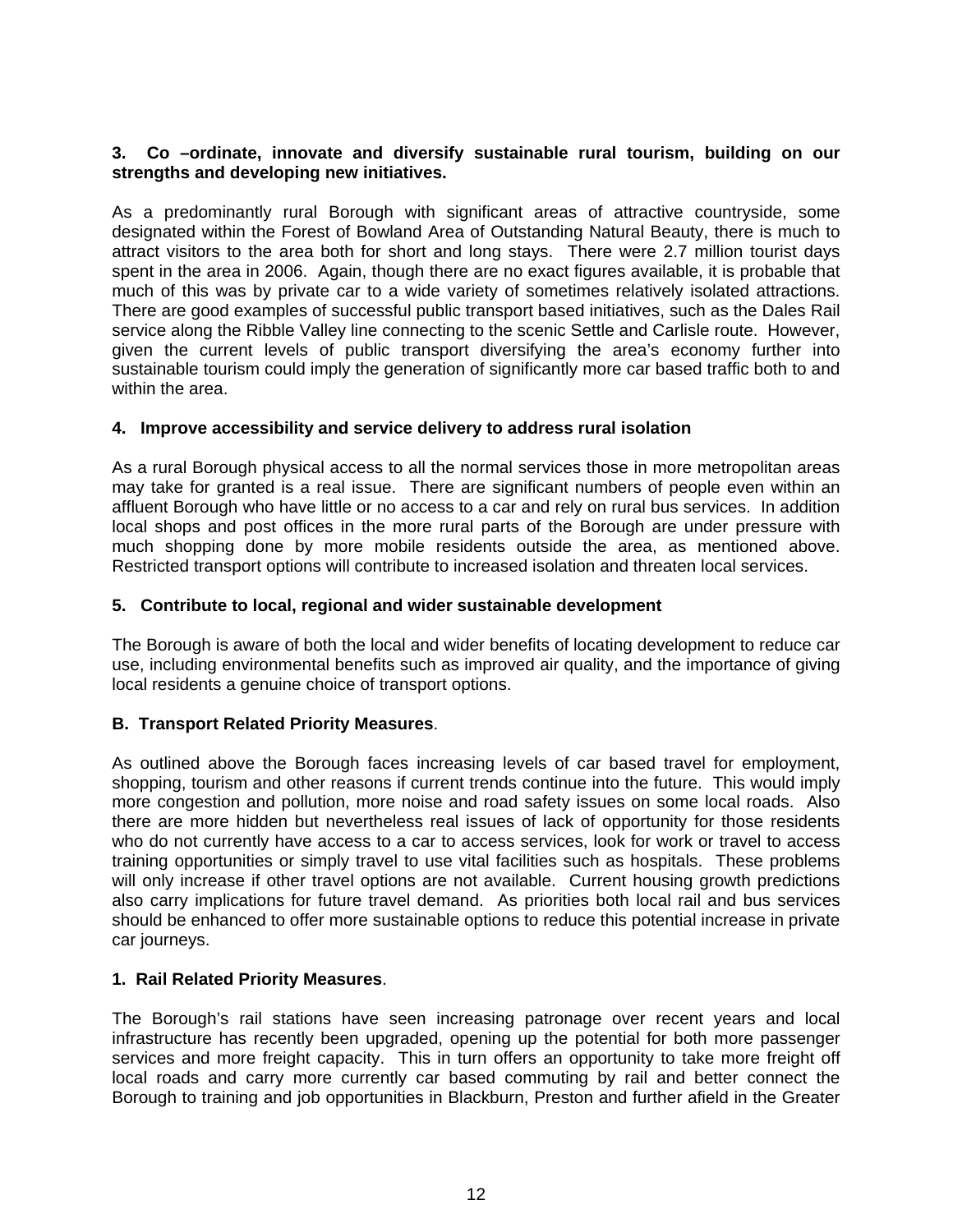Manchester area. It also offers a more sustainable mode of travel for off peak shopping travel and more sustainable tourism based travel into the Borough if well coordinated with bus transport.

The Council remains committed to supporting initiatives aimed at improving current rail services and extending them to provide regular half hourly passenger services throughout the day through to Blackburn and on to both Manchester and Preston. Also it continues to protect from inappropriate development potential future rail station sites at Chatburn and Gisburn.

This support is outlined in some detail in Appendix 1 to this document in the form of a recent Report to Lancashire County Council Overview and Scrutiny Committee in February 2010. The report also draws out the connections between the delivery of this initiative and the fulfilment of other strategy objectives. (Please note that the Appendix 1 document ( ie the appendix to 7-9-10 response is not included with this Report to Planning and Development of 13-1-11)

# **2. Bus Transport**

As mentioned above, in a large and predominantly rural Borough those without access to a car are at risk of isolation from everyday services, and educational, training and work opportunities. The continued delivery of reliable, regular, convenient and accessible rural bus services which co ordinate with other travel modes is therefore vital to many of our residents.

On a wider level rural bus services can help deliver more sustainable tourism for visitors as evidenced in the successful co ordination of bus and rail in the established Dales Rail service.

# **3. Community Transport**

Mainstream scheduled bus and rail based travel opportunities in a large rural Borough can still leave some individuals and areas with a very restricted service. Within the Borough the Little Green Bus initiative gives a valuable flexible demand- responsive option that can help to fill in the gaps between scheduled services. We support this locally based transport solution and would be concerned if this service were to be threatened.

# **C. Local Road Safety Issues**.

Road safety within the Borough is an important local issue and is a strategic objective within the current Sustainable Community Strategy. There continues to be concern over levels of accidents on certain sections of the Borough's roads including, but not limited to, the A59(T) east of Clitheroe and further north towards Gisburn. The authority will continue to press for safety improvements to those areas it considers dangerous and well as seeking a continuing level of adequate maintenance of roads and bridges in the Borough and the lighting of busy trunk roads.

# **D. Most important strategic issues to be addressed within the next LTP**

1. The relationship between transport and the local economy, in particular how local transport can be improved to support the growth and development of the local economy in its widest sense.

2. That transport helps to address issues of rural and social isolation